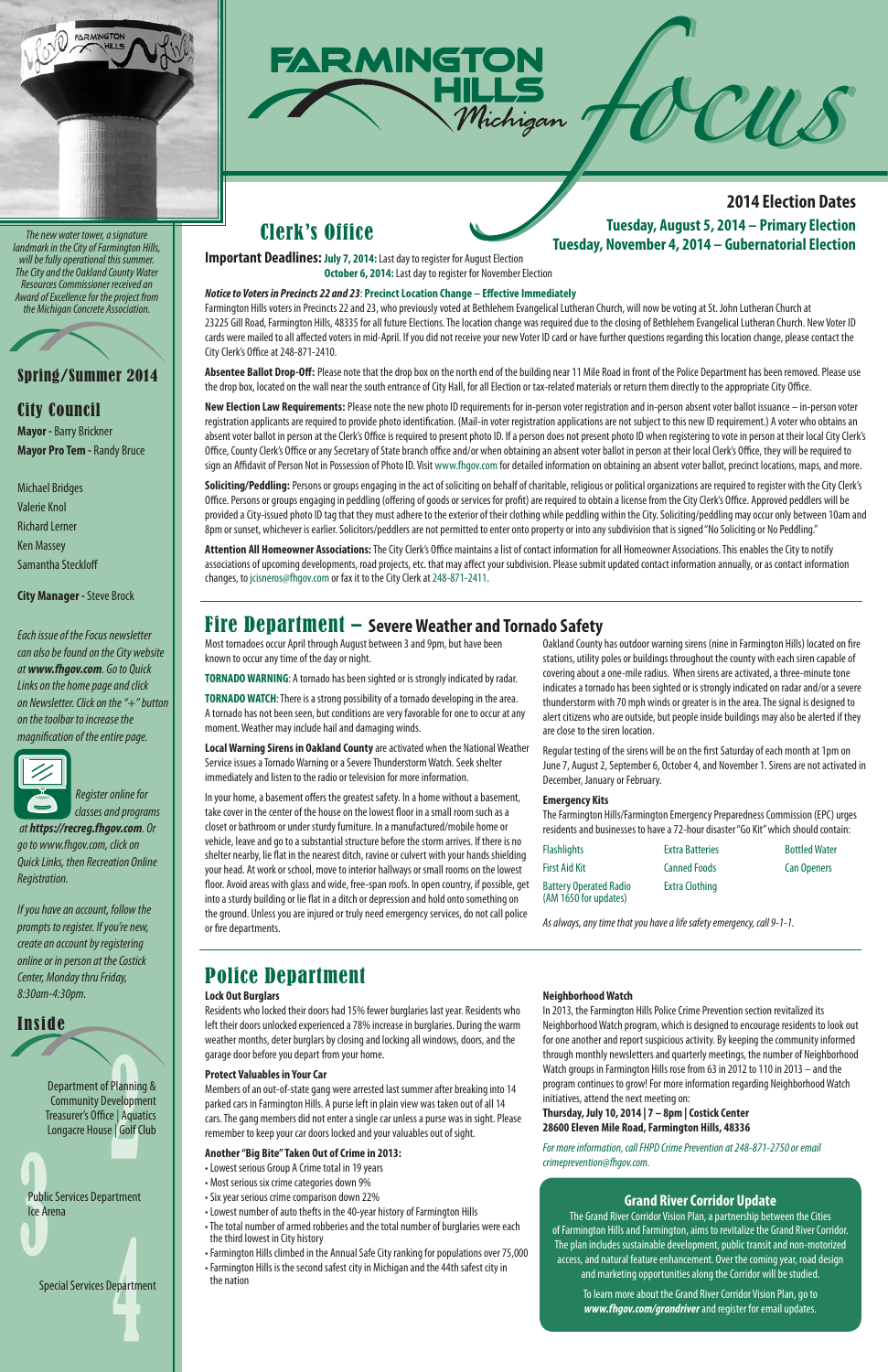# Department of Planning and Community Development

### **Housing Discrimination Notice**

Housing discrimination is prohibited by law. For more information on housing discrimination, visit www.hud.gov/fairhousing. If you have a housing discrimination complaint, contact the Michigan Department of Civil Rights at 313-456-3700 or the HUD hotline at 1-800-669-9777 or 1-800-927-9275 (TTY).

# Beautification Commission Awards

The Beautification Commission presents annual awards to businesses, offices, and subdivision or condominium entrances with attractive and well-maintained landscapes. Judges visit nominated sites to look for landscape variety, imaginative use of color, and overall property maintenance. If you would like to nominate your property or any other deserving property, nomination forms are available after May 9 at www.fhgov.com or call the Community Development Office at 248-871-2543 to have a form faxed or mailed. Judging takes place during the month of July. Awards will be presented at the 2014 Beautification Commission Awards Ceremony in late fall.



*The Beautification Commission presented the Beautification Commissioners' Award to Corrosion Fluid Products, located on Indoplex Circle, in recognition of the site's colorful planting and maintenance.*

# Building Division – **Spring Maintenance Tips**

After the harsh winter, here are some helpful spring maintenance tips for your home:

- Inspect gutters and downspouts. Be sure they are securely fastened, clean, and ready for the spring rainy season. Install extensions or splash blocks to keep water away from your foundation. Fill low areas next to your home with compacted soil to divert water away.
- From the ground, inspect your roof for any winter damage. Lost, loose or damaged shingles should be repaired or replaced. Hire a licensed contractor to assess any damage.
- Remove debris from storm drains or your culvert in anticipation of the coming spring rains.
- If you have used your fireplace or wood stove throughout the winter, have your chimney cleaned and inspected by a professional.
- Clean and inspect your window screens and hardware. Repair or replace if necessary.
- Check that your home's fire extinguishers, smoke and carbon monoxide detectors work.
- Change your furnace filter. This should be done on a regular basis. Many homeowners forget to do this after the heating season ends and before the cooling season begins.
- Many do-it-yourself projects and those by contractors require a building, electrical or plumbing permit. Permits and inspections ensure that projects are completed correctly, reduce unsafe or hazardous conditions, and are required by state and local regulations. Contact the Building Division at 248-871-2450 with any building questions.

Aquatics – **What's New?** *Call the Aquatic Staff at 248-473-1834 for details about programs at the Costick Center Pool.* Michigan surrounds us with water, so when you take a family vacation near a lake, make sure your kids know how to swim safely. This spring and summer, take advantage of the swim lessons offered right here at the Costick Center! Register now for the upcoming spring sessions. **Red Cross Lifeguard Certification Classes** are offered May through August. Registration for **Adult Water Exercise** can now be done at the front desk or online. Walk-ins are welcome. **CPR/First Aid/AED Class** registration can be done at the front desk or online. Classes are conducted monthly. **Mock youth swim meets** will be conducted this summer at the Costick Center. It's a fun way to get your child interested in competitive swimming! Swimmers will be placed in events based on ability so they can compete against others at their level. Receive text notifications for pool closures and class cancellations. Pool staff members have handouts with directions on how to register.

#### Planning Division **Annual Plant and Seed Swap May 17 at Heritage Park**

Get your garden ready for spring with the Beautification Commission's 14th Annual Spring Plant and Seed Swap on Saturday, May 17 from 8:30 to 10:30am. The event takes place – *rain or shine* – at the Heritage Park Visitor's Center parking lot, located off Farmington Road between Ten and Eleven Mile Roads.

Every year, both amateur and Master Gardeners come armed with plants from their gardens, eager to swap them for new and sometimes exotic species. So come prepared, bright and early, with gloves, wagons, and your favorite plants and seeds to exchange.

The Beautification Commission, Garden Club members, and Master Gardeners will all be on hand to answer questions and provide refreshments. For more information, call Charmaine Kettler-Schmult in the City's Community Development Office at 248-871-2543.

*A young plant enthusiast enjoys the Spring Plant Swap*

Farmington Hills received a Gold Seal of Achievement for environmental leadership at this year's Michigan Green Communities Conference, recognizing the City's leadership in natural resource conservation, green economic development, energy efficiency, and environmental improvements.



# **City Recognized for Environmental Leadership**

# Farmington Hills Golf Club

This beautiful course, located at 11 Mile Court and Halsted Road, boasts 18 challenging holes (measuring 6,413 yards) with manicured bent grass tees, fairways, and greens surrounded by trees, ponds, and gently rolling hills.

The Clubhouse includes the Greek Islands Restaurant, a full-service bar and grill, plus a pro shop and a huge outdoor patio with great views of the course. For restaurant special events, banquets, and offsite catering, call 248-957-6734.

The Driving Range is open daily from 7am until 10pm, weather permitting, from early spring until late fall. It features 32 stations and two practice greens. Golf lessons are available for all skill levels with qualified instructors to help improve your game. For tee times and lesson schedule, call 248-476-5910 or visit www.fhgolfclub.org.

### The Longacre House

24705 Farmington Road, between 10 and 11 Mile Roads | 248-477-8404

**Mother's Day Brunch** (reservations required): Sunday, May 11, 1pm \$30 adults, \$20 children 10 & under, 3 & under free (gratuity not included.) Cash bar available.

**45th Annual Fashion Show to benefit the Longacre House:** Thursday, October 16 Boutique opens at 10:30am, Luncheon & Fashion Show at noon. The Fashion Show is held at the Glen Oaks Country Club at 30500 Thirteen Mile Road in Farmington Hills. Fashions by The Clothing Cove. Tickets are \$40.

The Longacre House offers a unique and charming atmosphere for weddings, birthdays, and showers. Call 248-477-8404 for a tour or visit www.longacrehouse.org.

# Treasury/Assessing Office Reminders

- Summer property tax bills are mailed around July 1 and may be paid without penalty through August 31. Thereafter, late penalties are assessed progressively up to 7% by the following February. Postmarks are not accepted by the City.
- Tax bills are mailed to the address of record and not forwarded by the post office, except for temporary forwarding orders.
- Changes of mailing address should be filed with the Assessor's Office.
- By law, failure to receive a property tax bill does not waive the tax bill or any charges for late payment.
- Every property should receive a property tax bill, even if the tax bill is to be paid via an escrow account. If you do not receive a summer property tax bill/statement by the end of the first week of July or if you have any questions about your property taxes, call the Treasurer's Office at 248-871-2480.

*If you have questions regarding your property assessment or taxable value, call the Assessing Division at 248-871-2470.*



*Swim lessons are offered for all ages at the Costick Center pool.*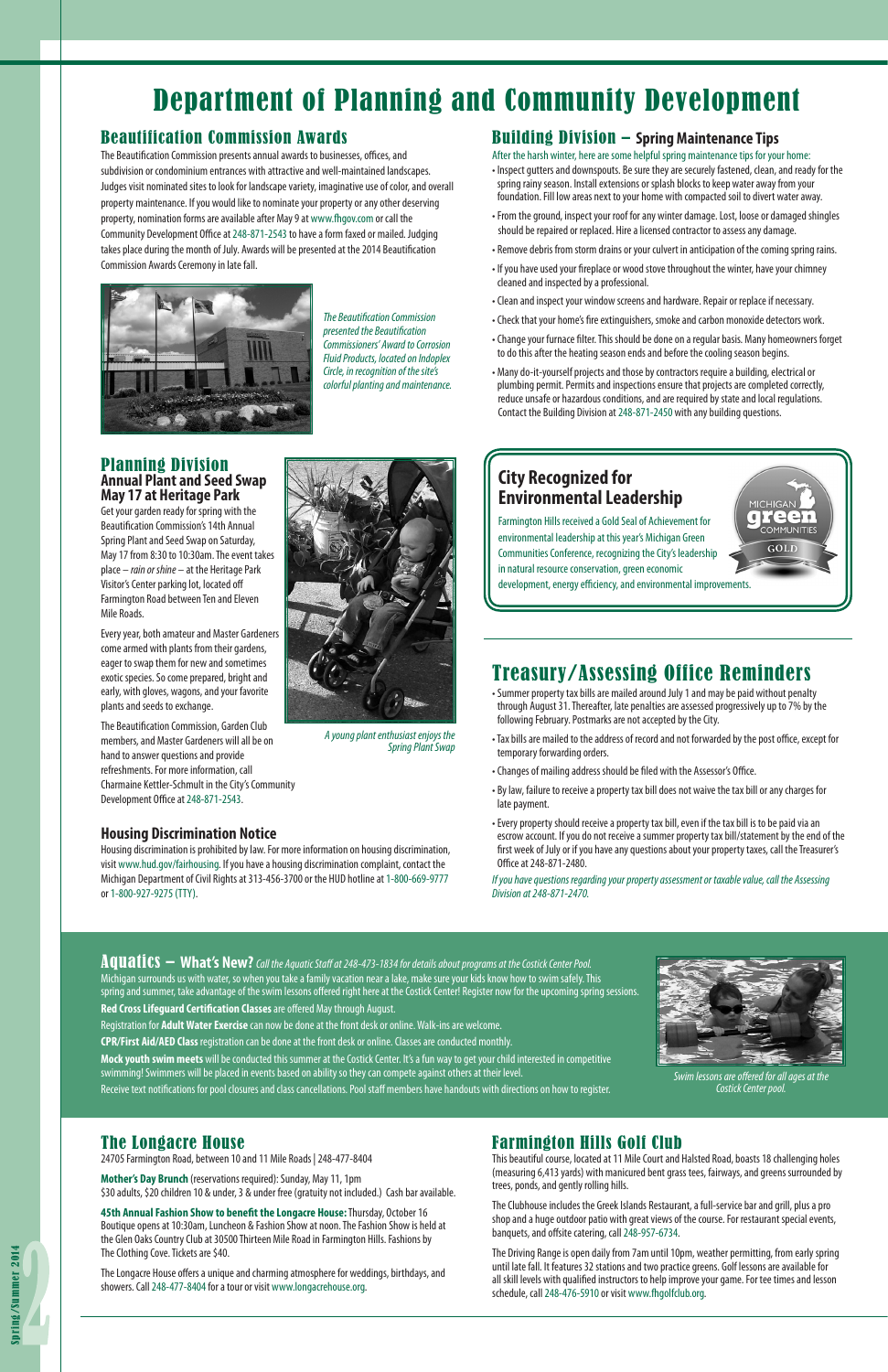

# Public Services Department

#### **2014 Road Construction**

**Farmington Road from 10 Mile Road to 12 Mile Road:** This section of roadway will be rehabilitated from late April through September. The work will involve the reconstruction and resurfacing of the pavement, plus installation of a sidewalk on the east side of Farmington Road from Ridgewood Road north to 11 Mile Road. This project also includes installation of water main and sanitary sewer in several areas that currently do not have these utilities. Farmington Road traffic in this area will be maintained in a one-way southbound direction only.

**10 Mile Road from Orchard Lake Road to Farmington:** This section of roadway will be rehabilitated from late May through September. The work will involve the reconstruction and resurfacing of the pavement, plus sidewalk installation on the north side of 10 Mile Road from Power Road to west of Raphael and on the south side of 10 Mile Road from the intersection of Orchard Lake Road to Power Road. Ten Mile Road will be closed to all traffic except for business owners at the east end of the construction and property owners that front the roadway.

**14 Mile Road at Northwestern Highway:** The east portion of the proposed roundabout at 14 Mile/Orchard Lake Road/Northwestern Highway will begin later this year. This includes the permanent closing of 14 Mile Road from just east of Northwestern Highway to Heather Heath Lane, and the relocation of this section of road so that 14 Mile extends southwestward and ends at Northwestern Highway, just east of Highview Avenue. The main portion of the roundabout work at 14 Mile and Orchard Lake is projected to occur in 2015.

**Middlebelt Road north of Northwestern Highway:** This Road Commission for Oakland County lane improvement project was deferred from 2013. It involves filling in a gap to allow for a continuous right turn lane just north of Olde Franklin Drive. Construction is scheduled to start in June.

**Road Improvement Special Assessment Districts:** Lakehills Drive and Westhill Street will have their roads reconstructed this summer.

> The Focus is printed on recycled paper with a 30% post-consumer waste content. Please recycle this newsletter when you are done with it.

#### **Prevent West Nile Virus**

- Reduce areas where mosquitoes breed by eliminating standing water in toys, buckets, flower pots, tires, pet water bowls, unused pools, birdbaths, clogged rain gutters, and other containers.
- Creeks and retention areas that are healthy and running are not considered a prime area for mosquito breeding.
- Use insect repellant against mosquitoes, but follow manufacturers' guidelines and don't use on children younger than two.
- Wear protective clothing such as long sleeves and pants.
- Mosquito-proof your home keep mosquitoes outside by fixing or installing window and door screens.

*For more info, go to www.oakgov.com/health or www.michigan.gov/westnilevirus.*

#### **Disposal of Tree Limbs and Logs**

Large tree limbs and logs (larger than 6" in diameter) are not picked up as part of the normal curbside trash or yard waste removal. If a contractor or landscaping firm is responsible for cutting or trimming the trees, then the removal of the wood and debris should be included in their contract.

If the property owner is responsible for the cutting or trimming, then call the DPW at 248-871-2850. You will be given contact information and the current Waste Management phone number to call for a special request pick-up and a cost quote.

#### **Holiday Delays for Garbage, Recycling and Yard Waste Pickup**

#### **Memorial Day: Monday, May 26**

Monday – No collection scheduled. All pickups delayed by one day during that week with Friday's collection on Saturday.

#### **Independence Day: Friday, July 4**

Friday – No collection scheduled. Regular pickups on Monday, Tuesday, Wednesday, and Thursday. Friday's collection will be on Saturday.

#### **Labor Day: Monday, September 1**

Monday – No collection scheduled. All pickups delayed by one day during that week with Friday's collection on Saturday.

To ensure pickup, have your garbage at the curbside by 7am and limit containers to a 32 gallon, 60 pound capacity.

The last week of yard waste pickup will be the week of November 24.

#### **Recycling Dos and Don'ts**

**DO** put only recyclable items in your recycling cart.

**DO** follow the reference list of allowable materials on the cart lid.

**DO** place heavier items on the bottom to prevent the cart from blowing over on windy days.

**DON'T** pile extra items next to the recycling cart. Only recyclable items that are in the cart will be recycled.

**DON'T** put any plastic bags or garbage in the recycling cart.

*For more information, call the DPW at 248-871-2850 or visit www.fhgov.com*

### Ice Arena

**Eighteenth Annual Ice Show: Friday, May 9 at 7pm or Saturday, May 10 at 4pm.** *Skating to WSK8 Radio* **showcases Skating Club members, Synchronized Skating Teams, and Learn-to-Skate students. Purchase tickets at the Ice Arena or Costick Center. \$8 adults (19 & up); \$6 Seniors (65 & up) and Students (6-18).** *FREE* **for children five and under. Learn-to-Skate: Group instruction for students ages three to adult. Summer Session I begins June 17 with registration beginning June 2. Summer Session II begins July 29 with registration beginning July 14.** 

**Hockey Schools: Future Pro Goalie, Total Package Hockey, Mannino Hockey, Turcotte Stickhandling Hockey, Elite Brigade Hockey, Puckmasters Hockey Training, Laura Stamm Power Skating, Robby Glantz Power Skating, and Pro Ambitions Hockey Schools are all available throughout the summer.**

**Public Skating: Skating times are offered just about every day of the week for all ages. Visit** *fhice.com* **or call** *248-478-8800* **for the monthly public skating schedule or for program information.**



**The Cultural Arts Division** *offers a diverse range of music, art and theater classes year round.*





### **HazMat Day:** Saturday, May 10 at OCC Orchard Ridge Campus

The City of Farmington Hills, in cooperation with Oakland Community College, will hold its annual Household Hazardous Materials (HazMat) Drop-off Day on Saturday, May 10 from 9am until 2pm. The event will take place at the OCC Orchard Ridge Campus in the northwest parking lot with access off Orchard Lake Road. Residents of Farmington Hills, Farmington, Novi, South Lyon, Southfield, Walled Lake, and Wixom are all eligible to attend with a driver's license or other proof of residency.

A variety of common household items will be accepted including oil-based paints, batteries, automotive fluids, pesticides, expired medications, aerosols, CFL bulbs, mercury, propane, and more. All containers must be labeled, not hold more than five gallons or weigh more than 50 pounds, and should be in a sturdy box on the floor or in the trunk.

Household electronic equipment is also accepted at HazMat Day such as televisions, radios, VHS and DVD players, and computers including peripheral devices. Residents may also bring up to 100 pounds of sensitive documents for shredding on site.

The following items are not accepted: commercial or business waste, unknowns over five gallons, smoke detectors, radioactive waste or explosives. Latex paint is also not accepted, because it's not considered hazardous waste. To get rid of latex paint, add kitty litter or sand to dry out the paint left in the can, then put it at the curbside with the lid off for pickup with the regular garbage.

For a complete list of acceptable items, visit the Recycling Authority's website at www.rrrasoc.org or call 248-208-2270. Farmington Hills residents who can't attend on May 10 may go to any of the other regional HazMat events listed on the RRRASOC website.